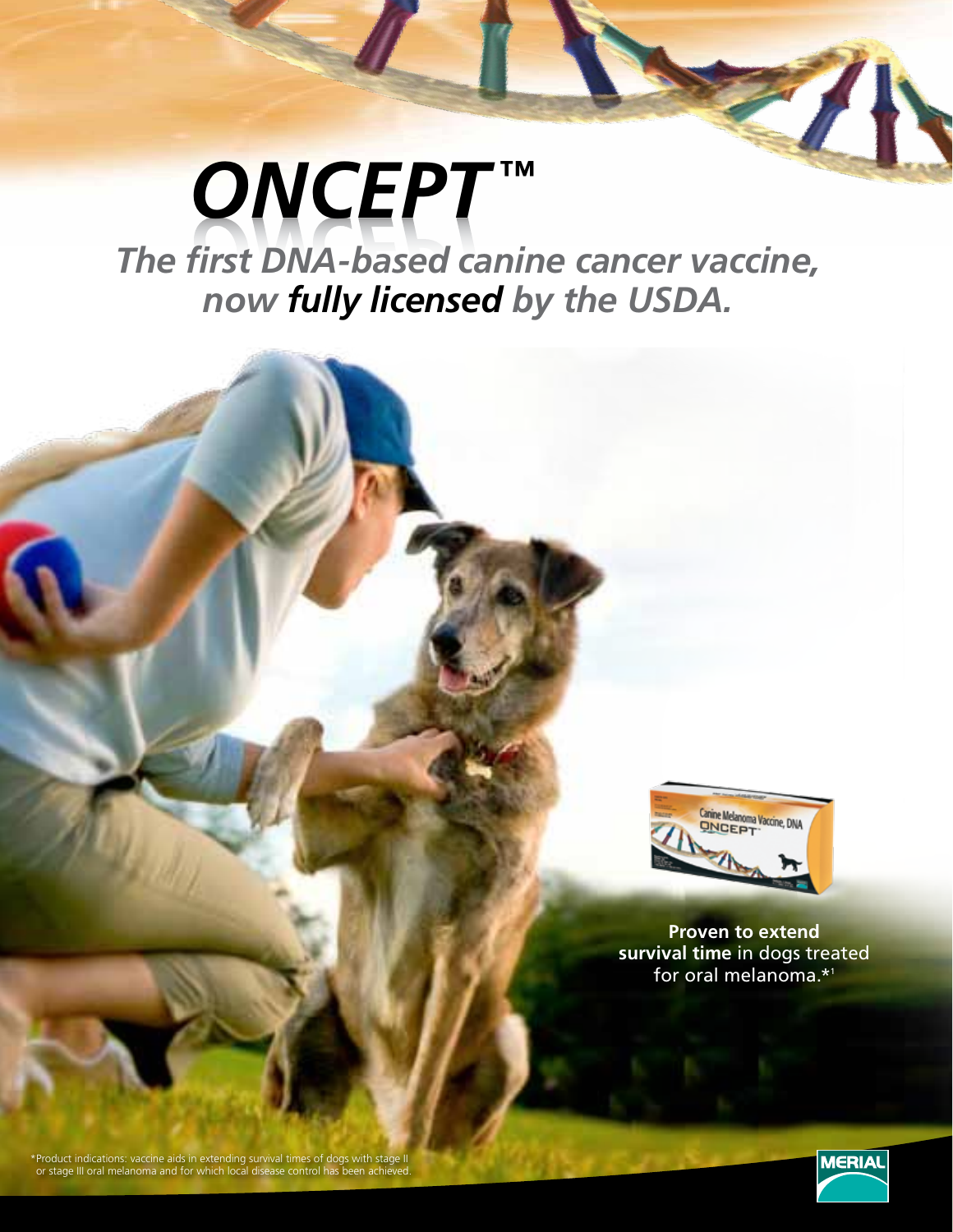Since 2007, thousands of dogs<sup>2</sup> have been treated with a therapeutic vaccine following surgical removal of primary canine oral melanoma (COM) tumors, under a conditional license. Meanwhile, additional clinical trials of the vaccine's efficacy have been conducted and are reported here.

The challenge with many cancers is that the host does not recognize the tumor as foreign, so the immune system is not elicited to defend the body against the tumor-producing cells. ONCEPT is produced with xenogeneic plasmid DNA containing canine DNA for human tyrosinase (huTyr). This results in the production of a human antigen that is homologous to canine tyrosinase (cTyr), but recognized as foreign.<sup>3</sup>

Now this innovative vaccine is fully licensed by the USDA and is available to board-certified oncology specialists as ONCEPT™ Canine Melanoma Vaccine, DNA.

## The technology behind ONCEPT. How it works.

ONCEPT is the first DNA-based vaccine to aid in extending survival time in dogs treated for COM.<sup>1</sup>

In contrast to normal cutaneous melanocytes, tyrosinase is overexpressed on malignant cells.<sup>4</sup> Therefore, the immune response appears to be tumor-specific.<sup>4</sup>

### ONCEPT significantly prolongs survival time.<sup>1</sup>

- Traditionally, dogs with WHO stage II or stage III oral melanoma have reported survival times of less than five to six months when treated with surgery alone.<sup>3</sup>
- In a study, 58 dogs with stage II or stage III COM were treated by vaccination with ONCEPT following local disease control achieved through surgery.<sup>1</sup>
- At a follow-up for survival data six months after the conclusion of the study, less than 50% of treated dogs have died of disease related to canine oral melanoma.<sup>1</sup>
- Quartile estimates of survival time for vaccinates (25% mortality [95% confidence intervals]) was 464 days.
- There was a significant group difference ( $p$ <0.0001) with the vaccinates showing better survival times.<sup>1</sup>
- There was no statistically significant association in response between stage II and stage III canine melanoma  $(p=0.58).$ <sup>1</sup>
- There was no significant difference in survival between dogs with post-surgical histological reports of clean margins compared with narrow or dirty margins surrounding the excised tumor.<sup>1</sup>

*Melanoma tumors express an unusually large quantity of tyrosinase (shown in gray-blue on the cell surface) — far more than that produced by normal melanocytes. The immune system of a dog vaccinated with ONCEPT mounts a tyrosinase specific response to reject the tumor-producing cells.* 



- The main challenge in developing effective immunotherapy in dogs with CMM has been to selectively activate an immune response that can recognize and target specific antigens on melanoma cells.<sup>6</sup>
- Tyrosinase is a suitable target for CMM immunotherapy because of its tissue-specific expression.<sup>6</sup>

 **WHO stage II disease**  approximately 150 to 180 days<sup>8</sup>

 **WHO stage III disease**  approximately 60 to 90 days<sup>8</sup>

• Overall response rates to chemotherapy are low, with little evidence that treatment improves survival time.<sup>6,7</sup>



- Spontaneous canine oral melanoma (COM) is a highly metastatic cancer that is resistant to chemotherapy and can serve as a model for cancer immunotherapy.<sup>5</sup>
- Canine melanoma readily metastasizes to the lymph nodes, liver, lungs and kidneys.<sup>6</sup>
- Traditional treatment for CMM is surgery and/or radiation therapy.<sup>7</sup>
- Survival time for dogs with advanced stages of COM treated with surgery alone:



# *ONCEPT ™ . Fully licensed. Proven to extend survival time.\**

Survival Probability

Survival Probability

1

.8

.6

.4

.2

 $\mathbf{0}$